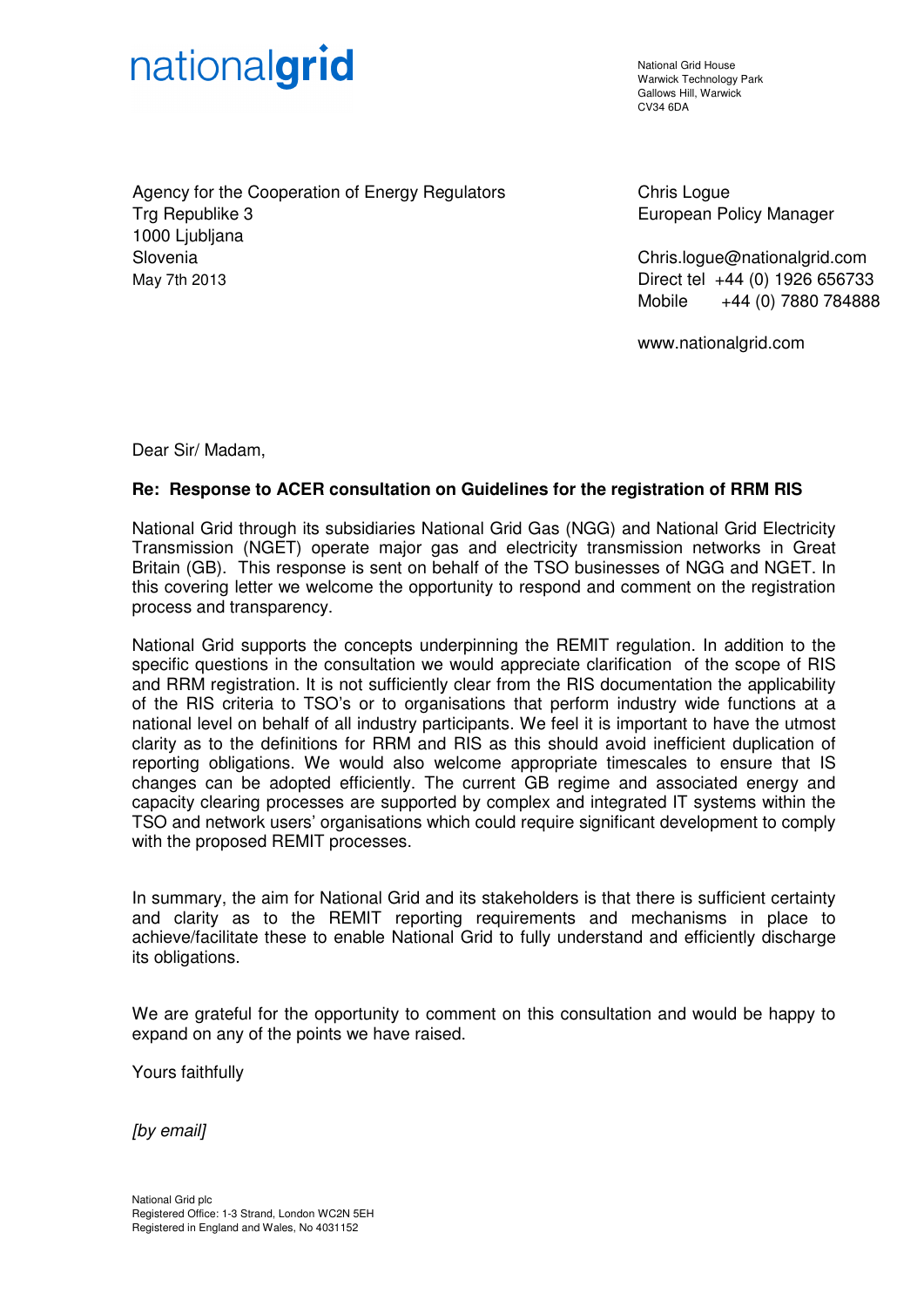Chris Logue **European Policy Manager**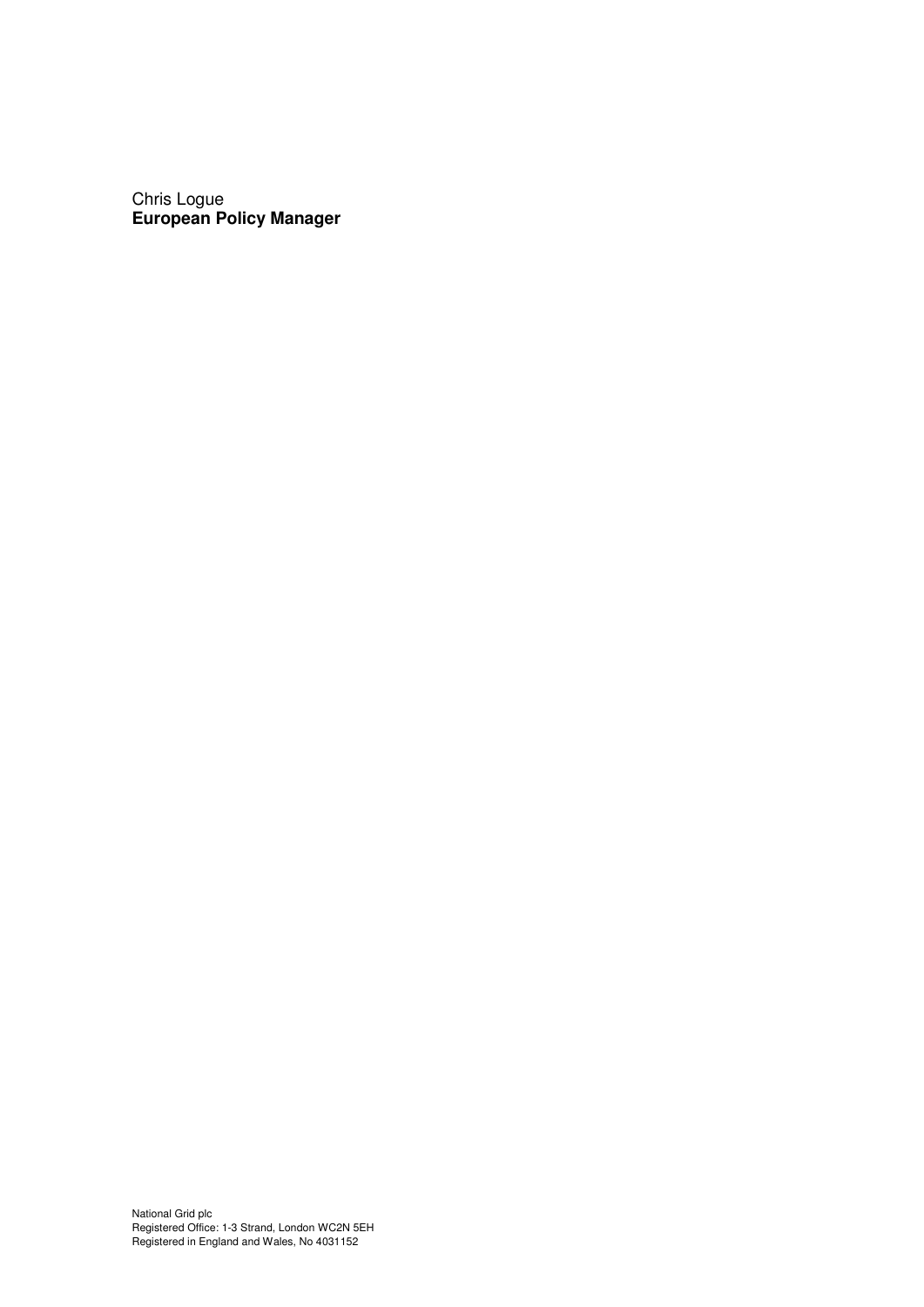## **RRM RIS General Questions from the Consultation Document**

1. The registration process for both Registered Reporting Mechanisms and Regulated Information Services comprises two stages: Firstly, the Agency will review a written application, and if appropriate make a provisional registration (pre-registration of the applicant); secondly, the Agency will make a final registration subject to successful integration with the Agency's technology as described in the Agency's "Technical Specifications for Registered Reporting Mechanisms and Regulated Information Services" document. For reasons of operational reliability, the technical specifications document will be kept confidential and applicants will have to sign a non-disclosure agreement before receiving a copy of the technical specifications document. This is a best practice applied by national financial regulators under EU financial market rules which the Agency also intends to apply for REMIT purposes. Please indicate your views on the proposed approach for the registration process.

**National Grid believes the measures outlined are appropriate for the registration and integration of RRM's and RIS platforms. Further information will be necessary to enable market participants to discharge their obligations directly under REMIT for either contingency arrangements or as a business decision of the market participant to provide data directly.** 

2. According to the REMIT Technical Advice for setting up a data reporting framework from June 2012 from DG ENER's consultants, it is currently considered that only Registered Reporting Mechanisms and Regulated Information Services with legal status in an EU Member State or an EEA country should be eligible to become a Registered Reporting Mechanism or Regulated Information Service. Please indicate your views on this suggestion. National Grid agrees with this approach.

## **No comment**

3. Do you have any general remarks on the draft RRM and or draft RIS Guidelines?

**National Grid would appreciate further detail on the data security and governance measures that ACER will be establishing to ensure data remains secure once delivered to the Agency. It is important that neither misuse nor unauthorized disclosure of data is possible. Additional clarity would also be helpful to understand the communication and reporting processes that would be adopted in the event of technical incidents, outages and contingency events.**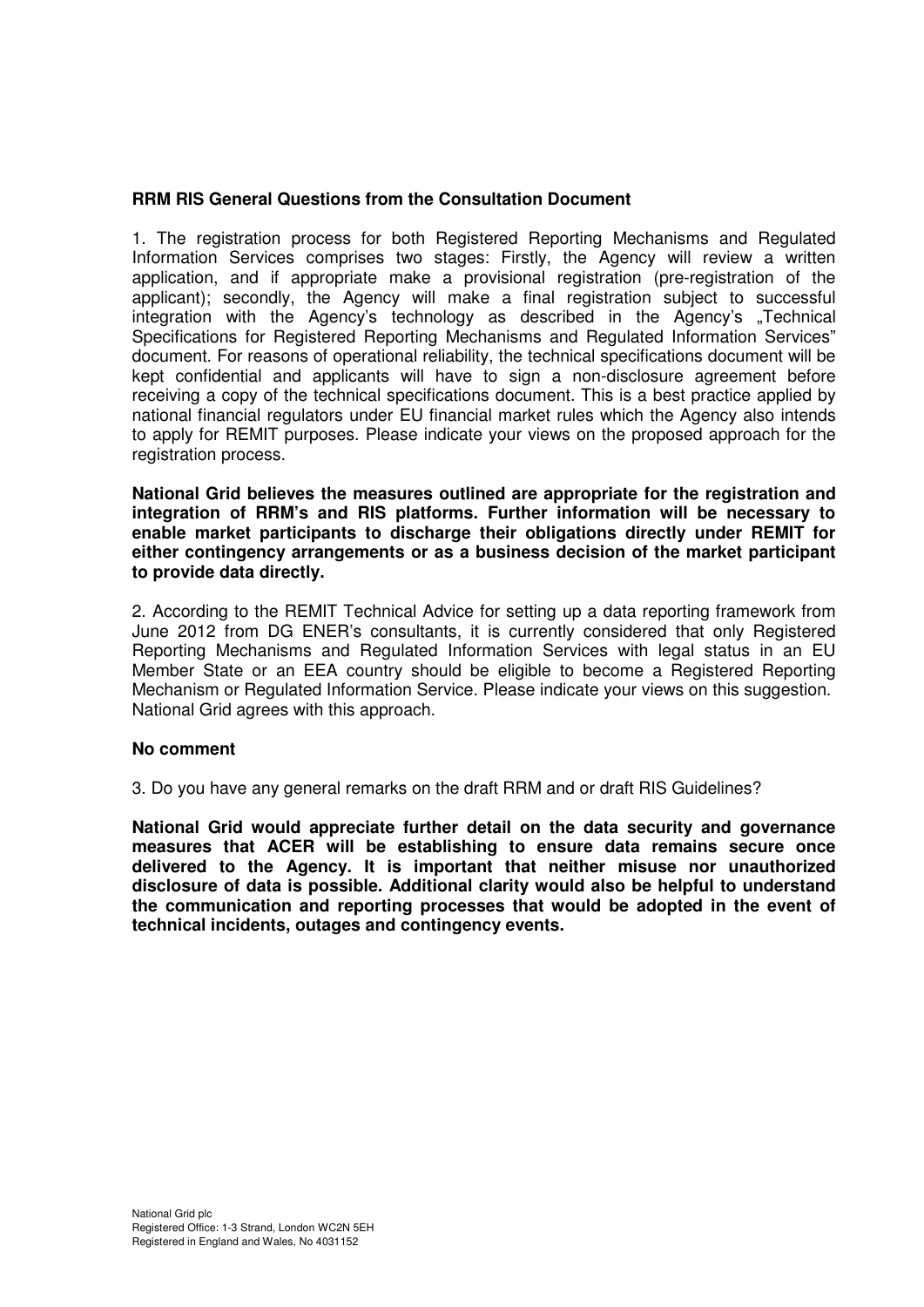## **Questions concerning the draft RRM Guidelines**

1. The aim of the Guidelines is to ensure operational reliability of the information received pursuant to Article 4(2) and Articles 8 and 10 of REMIT. Should Registered Reporting Mechanisms be required to have an ISO certification 27001 or similar to become a Registered Reporting Mechanisms as proposed in the REMIT Technical Advice for setting up a data reporting framework from June 2012 from DG ENER's consultants?

**A certification process could limit the potential providers of RRM services. What is important for market participants is that the data remains secure and uncorrupted through the transfer process to the Agency's system. This assurance is demonstrated by the applicant being successfully registered as an RRM, having met the Agency's technical requirements and by market participant due diligence.** 

2. The draft RRM Guidelines currently foresee a simplified registration procedure for trade repositories registered according to EMIR. Do you agree with this approach?

#### **No comment.**

3. Please express your views on the RRM criteria proposed.

#### **No comment.**

4. Should Registered Reporting Mechanisms, for reasons of operational reliability, be required to support their annual reports, upon request and with at least 12 months' notice, by a recognized external auditor's report which confirms that the Registered Reporting Mechanism met all the criteria in the preceding 12 months?

**It is not clear what level of added surety above and beyond compliance with the detailed technical and security requirements detailed by ACER an Audit would achieve. As such the requirement might become an additional barrier for organizations that may want to undertake the role of an RRM or RIS.**